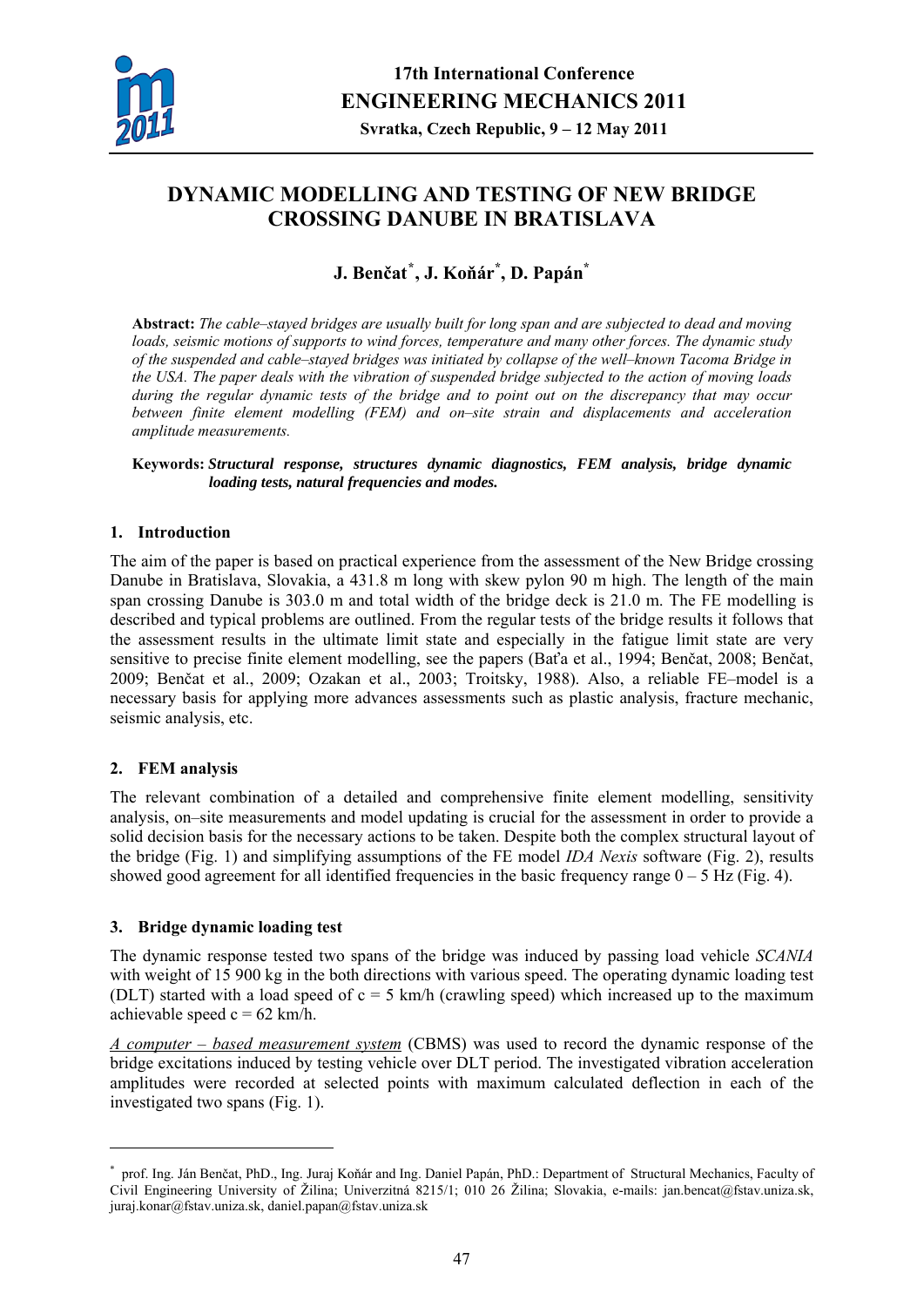



*Fig. 2: Natural mode example.* 





*Fig. 1: New Bridge over the Danube in Bratislava.* 



*Fig. 3: Spectral analysis procedure functions.* 



*Fig. 4: Calculated and experimental natural bridge frequencies comparison.*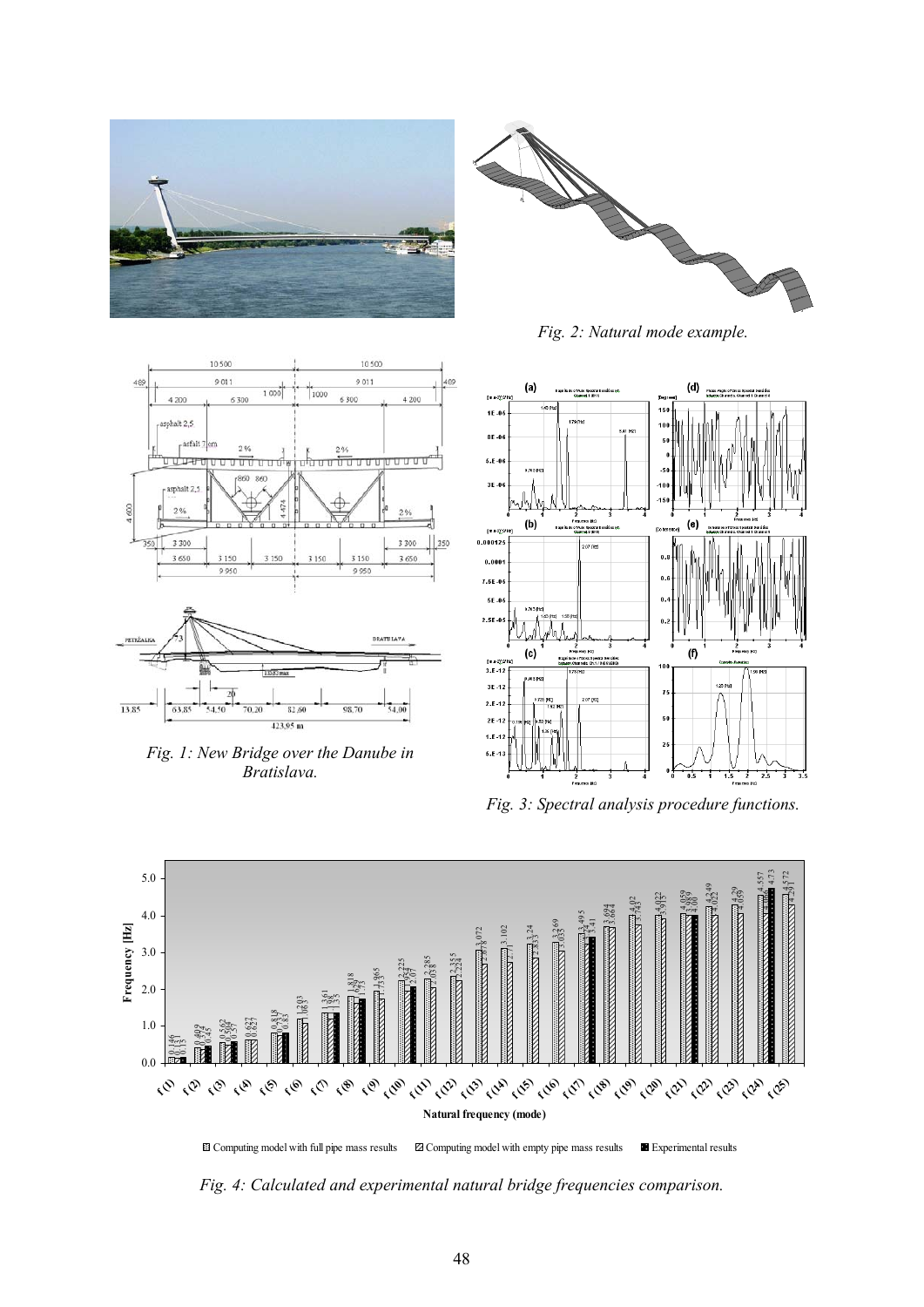In the same points the vibration amplitudes in both vertical and horizontal direction respectively were recorded, by accelerometers *Brüel-Kjaer BK 8306 (BK1…BK4)* with the amplifiers *BK 2635*. In the same points were installed the tensometers *Kistler 9232A* with the amplifiers *Kistler 5011 (K1, BK2)* and in the 1st span of the bridge inductive displacement transducers (relative sensors) *Bosh (R1…R4)* were installed, too. Output signals from the all sensors (accelerometers, tensometers and transducers) were preamplified and recorded on two PC facilities with A/D converters of the software packages *NI LabVIEW* and *DISYS* in the central measuring station *KSM – UZ*.

#### **4. The off - line experimental analysis**

Analysis has been carried out in the *Laboratory of the Department of Structural Mechanics, University of Žilina*. *Natural frequencies* were obtained using spectral analysis of the recorded bridge response dynamic components of the structure vibration, which are considered ergodic and stationary. The vibration *ambient ability* has been investigated by means of the correlation and spectral analysis in *corder to obtain cross correlation functions*  $R_{xy}(t)$  and *coherence function*  $\gamma_{xy}^2(t)$ . *Spectral analysis*, for example paper (Bendat et al., 1993; Brownjohn et al., 2008; Brownjohn et al., 2010), was performed via *National Instruments* software package *NI LabVIEW*. As an example, Fig. 3 shows a part of the spectral analysis procedure results of the dynamic vertical components structure vibration from the bridge DLT.

The experimental analysis of the bridge dynamic response caused by moving load made it possible to *identify eight basic modes of bridge vibration*. These frequencies have been received by analysis of small amplitude vibration and so the analysis corresponds to linear vibration. From the tests vibration time histories it was possible to predict the *damping characteristics* according to test and monitoring results (Benčat, 2008; Benčat, 2009) by using logarithmic decrement – υ. The evaluation of the *logarithmic decrement* has been done using the bridge free vibration records due to the vehicle moving after their bridge passing. The logarithmic decrement corresponding to the *first* and *second* modes of the bridge vibrations varies in range  $v = 0.024 \div 0.049$ .

### **5. Conclusions**

Theoretical and experimental investigation dynamic response of the *New Bridge* over the *Danube in Bratislava* is described in the paper. The following conclusions can be drawn:

- The predicted dynamic behavior of the bridge by a simplified *FEM* analysis calculation was compared to the measured one. Despite both the complex structural layout of the bridge (Fig. 1) and simplifying assumptions of the model (Fig. 4), results showed good agreement for all identified frequencies in the basic frequency range  $0 - 5$  Hz.
- The experimental analysis of the bridge dynamic response caused by moving load made it possible to identify 8 *basic modes of bridge vibration*. These frequencies have been received by analysis of small amplitude vibration and so the analysis corresponds to linear vibration.
- The experimentally achieved *dynamic load factor (DLF)* shows that real stiffness of structure is fully comparable with the corresponding value for  $\delta \approx 1.10$  obtained by computation according to *Slovak standard* prescriptions.
- Many different formulas were suggested to evaluate the *DLF* from the experimental data obtained under traffic loading. More recently, researchers have used the ratio of *maximum dynamic response over the maximum filtered response* (used in this analysis) as a definition of the *DLF*. A response range approach was also suggested for *fatigue considerations*.
- Filtering techniques used to extract the static component from displacement or strain signals, obtained from dynamic testing under traffic loading, can have a considerable influence on the *DLF*. Proper filter characteristic should be used, and the static component should be compared with crawling speed test or static deflection from *SLT*, which was performed before *DLT* in this tests.
- This computational model will be applied for the bridge fatigue and seismic analysis before starting a decision making process regarding to the bridge strengthening.
- The results of the correlation and spectral analysis of the time histories of the bridge dynamic response proved ambient ability of the bridge vibration.